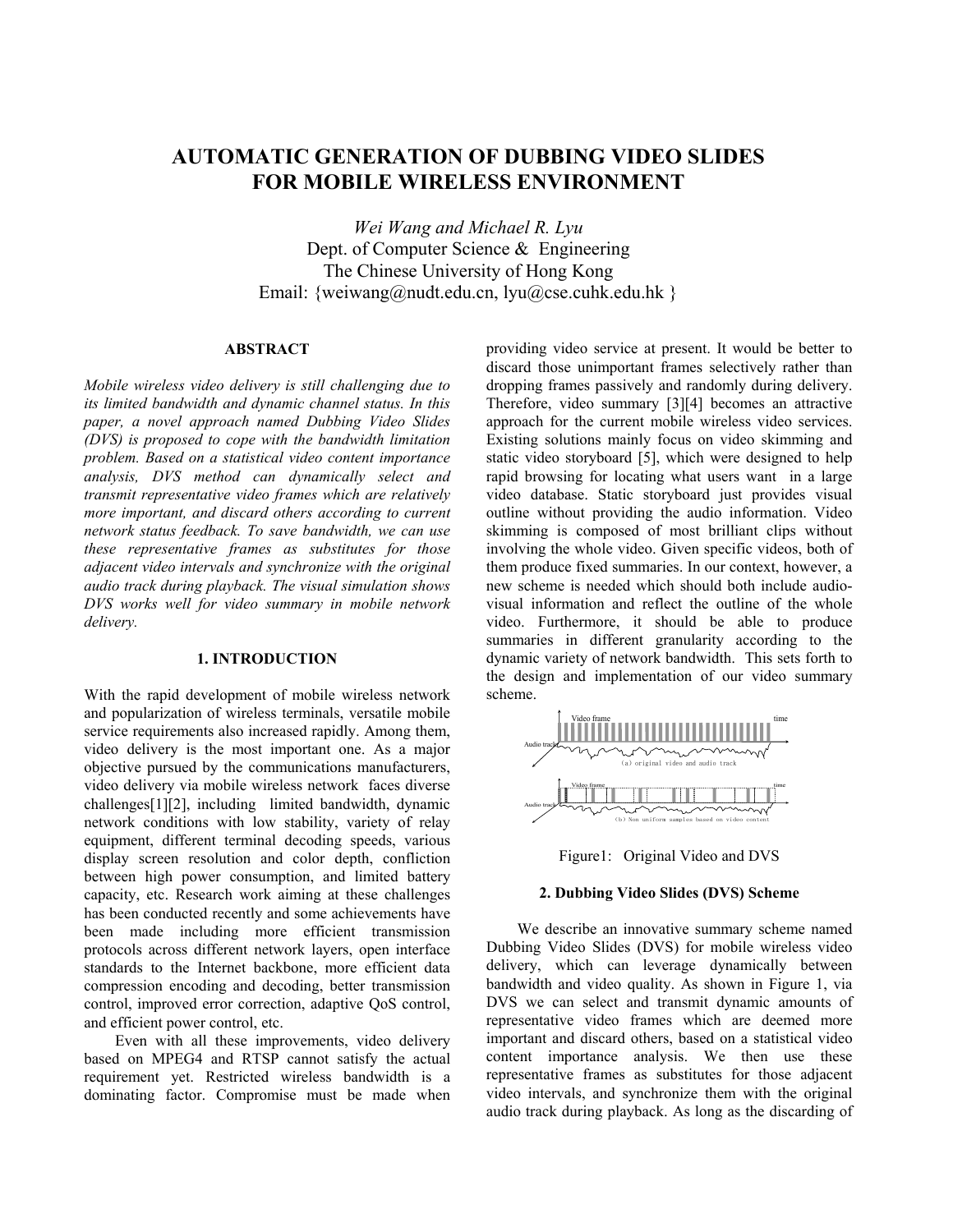unimportant frames is restricted to a local scope, and the synchronization with audio track is conducted according to corresponding positions in the sampling sequence, users can still comprehend the delivered content by means of prior knowledge and local context.

The key problem then is to select frames dynamically which are the most representative to the whole original video sequence when synchronized with audio track. As shown in Figure 2, Our DVS generation consists of four steps: (1) The whole video is segmented into basic clip units. (2) Content feature vectors are extracted and the frame sequence is translated into a high dimension trajectory composed of the feature vector points. (3) Trajectory characteristic is analyzed, and more predictable points are discarded based on a dynamic network parameter. A simplified trajectory of more important representative frames is obtained, which can visually represent the outline of the original video. (4) The selected frames are transferred and synthesized with the original audio track during playback. We mainly describe the preceding three steps in the following section in detail.



Figure 2: Steps of Automatic DVS Generation

# **3. DVS GENERATION STEPS**

#### **3.1. Video Segmentation**

In the first step, whole video is segmented into basic semantic clips. Extracting representative frames from each local clip scope can guarantee that at least one representative frame is selected for each local scene so that no major scenario is missing, which accordingly can achieve the comprehensiveness effect of DVS. Two methods are combined to segment a video into clips.

First, an enhanced double-threshold shot detection is executed which can suppress the over-segmentation of shots as well as reduce the probability of missing shots effectively [6]. Caption-based segmentation is then executed according to whether captions exist or change inside the shots. Video captions, especially dialogue captions, are synthesized manually and they have strong semantic synchronization relationship with the audio track; therefore, they are good clews for DVS summary. Representative frames of different caption videos should still keep this semantic relationship. Caption-based segmentation utilizes text detection techniques such as edge or corner detection, effect enhancement, projection, etc. [7] to estimate whether a video frame contains textlike captions area and locate their positions. In the DVS

context, captions usually appear in a rectangle area at the bottom of the screen with overlapping mode, and a certain aspect ratio of the fonts. With this knowledge in advance, we can judge whether a video frame contains text captions and then partition the shots accordingly. As for clips containing captions, text area sub-image is extracted from the whole frame one by one via procedures such as gray image transform, noise filtering, binary image transform, and single character segmentation, OCR is then applied to the normalized single character binary image and the complete character string can be recognized.

Our experiment shows that such a text detection technique is precise enough to locate captions in video frames, but the OCR results are not satisfactory due to complex background and low image resolution. Our original successful OCR rate is about 50% which is not good enough for video content index, but it is good enough to distinguish frame sequences with different captions. As a result, we obtain finer granularity than that of shots which contain either the same caption or no caption at all.

# **3.2. Fuzzy Color Histogram Feature Vector**

To carry out content-feature-based selection of the representative frames, appropriate structural feature vector for each frame which can represent or distinguish video content is formed to analyze the frame similarity relationship in the feature space. As an applicationindependent method, color-based features, especially color histograms are widely used to construct such vectors with reasonable computation complexity. But there are clear objections in basic color histogram due to rigid color region partitions and sparse pixel statistics. Since human visual and mental perception of color difference is based on continuous shift and not sensitive to approximative colors, and human perception of images is determined by the percentage and distribution of less dominant colors, an improved fuzzy color histogram algorithm based on fuzzy classification is proposed to extract the fuzzy feature vector which better matches human visual perception. This algorithm is now briefly described.

Assuming that a given frame is a color image with width *W* and height *H*. We show how to construct  $V$ , the corresponding color feature vector. Partition the three independent color channels into  $n^h, n^s, n^v$  intervals respectively, and obtain the following partitioned results:

$$
C^{h} = \{C^{h}_{1}, C^{h}_{2}, ..., C^{h}_{i}, ..., C^{h}_{n^{k}}\}
$$

$$
C^{s} = \{C^{s}_{1}, C^{s}_{2}, ..., C^{s}_{j}, ..., C^{s}_{n^{s}}\}
$$

$$
C^{v} = \{C^{v}_{1}, C^{v}_{2}, ..., C^{v}_{k}, ..., C^{v}_{n^{v}}\}
$$

For a given pixel  $P$  in the frame, assume its value  $x = (x^h, x^s, x^v)$  where  $x^h, x^s, x^v$  represent color values in the three channels respectively. As an example, we show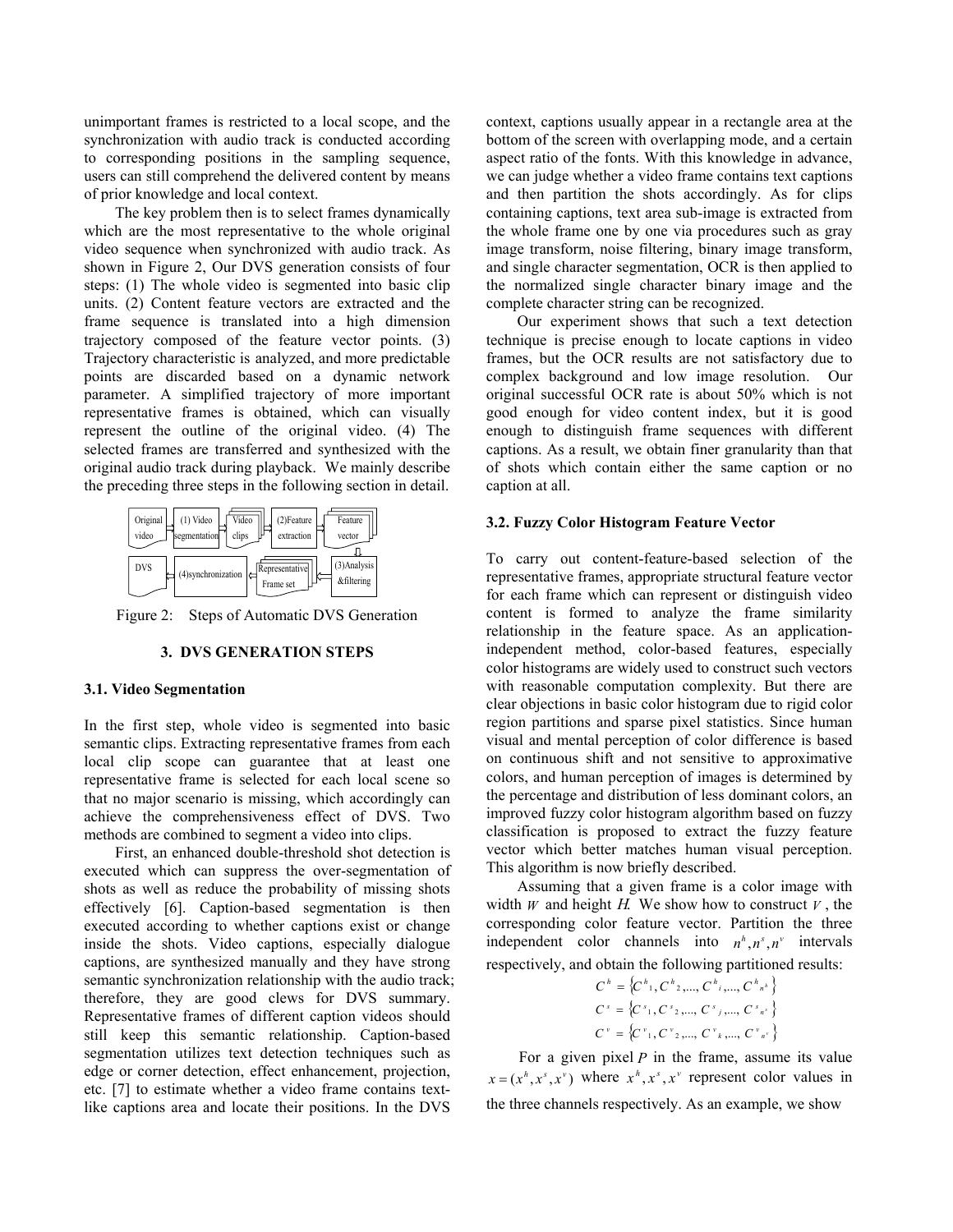

how  $x^h$  is classified fuzzily into  $n^h$  intervals of  $C^h$ . Apply a membership degree function  $F^h(x)$  for each class  $C^h$   $1 \le i \le n^h$ . For the given  $x^h$ , calculate the results of  $F^h_i(x^h)$  for every  $C^h_i$  respectively, and then obtain the dimension membership degree vector, whose items *h n* mean to what degree each  $x^h$  is subject to the

$$
c^{x^h} = \{c^{x^h}, c^{x^h}, c^{x^h}, \ldots, c^{x^h}, c^{x^h} \}
$$

corresponding class, as follows:

As to the membership degree function, there are many forms possible. Triangular function adopted in this paper is shown below:

$$
F^h_i(x) = \begin{cases} 1 - \frac{|x - x_i|}{\varphi} & , & |x - x_i| < \varphi \\ 0 & , & |x - x_i| < \varphi \end{cases}
$$
 (1)

The graph of  $Eq(1)$  is shown in Figure 3. Note that  $x_i$  is the value of the middle position in the *i* th interval, the output of the function is limited to the interval [0,1], and  $\varphi$  means half of the width of the triangular hemline. We can employ such functions to the three individual channels in a similar way:

$$
F^h_i(x^h); \quad F^s_j(x^s); \quad F^v_k(x^v)
$$

Based on these functions, we can obtain the class membership degree vectors of all pixels in a frame, and then figure out the following fuzzy color histograms for individual channels statistically:

$$
H^{h} = (H^{h_1}, H^{h_2}, ..., H^{h_i}, ..., H^{h_{nk}})
$$
  

$$
H^{s} = (H^{s_1}, H^{s_2}, ..., H^{s_j}, ..., H^{s_{nk}})
$$
  

$$
H^{v} = (H^{v_1}, H^{v_2}, ..., H^{v_k}, ..., H^{v_{nk}})
$$

$$
H_{i}^{h} = \frac{1}{W * H} \sum_{\forall x \in G} F^{h_{i}}(x^{h}) \qquad , \qquad i = 1, 2, ..., n^{h} \qquad (2)
$$

$$
H_{j}^{s} = \frac{1}{W * H} \sum_{\forall x \in G} F^{s}{}_{j}(x^{s}) \qquad , \qquad j = 1, 2, ..., n^{s}
$$
 (3)

$$
H_{k}^{\nu} = \frac{1}{W * H} \sum_{\forall x \in G} F^{\nu}{}_{k}(x^{\nu}) \qquad , \qquad k = 1, 2, ..., n^{\nu} \tag{4}
$$

The whole color space is partitioned by  $C^h$ ,  $C^s$ ,  $C^v$ into *n* subspaces, denoted as:

 $C = \{C_1, C_2, ..., C_i, ... C_n\}$ 

where 
$$
l = 1, 2, ..., n
$$
, and  $n = n^h * n^s * n^v$ 

The algebraic relation among *l* and  $i, j, k$  can be formulated as follows:

$$
l = n^{i} * n^{j} * (k - 1) + n^{i} * (j - 1) + i
$$
 (5)

According to fuzzy mathematics multiplication, we can formulize the fuzzy color histogram feature vector of the given frame as follows:

$$
V = (H_1, H_2, ..., H_i, ..., H_n), \quad n = n^h * n^s * n^v
$$
  
where  $H_i = H^h_i * H^s_j * H^v_k$  and  
 $1 \le i \le n, \quad 1 \le i \le n^h, \quad 1 \le j \le n^s, \quad 1 \le k \le n^v$  (6)

#### **3.3. Computation of Frame Numbers**

Before selection of important frames, the number of extracted frames for each semantic clip should be determined. Assume that the total number of extracted frames of the whole video is  $N_a$  which varies dynamically according to the real time feedback of wireless network status, and the total number of clips is  $\rho$ .

 $c^{x^h} = \left\{ c^{x^h}, c^{x^h}, c^{x^h}, \ldots, c^{x^h}, \ldots, c^{x^h}\right\}$  For a given semantic clip  $D_{i,j}^{\varphi}, 1 \leq \varphi \leq \rho$ , its frame sequence begins from the *i*th frame of the original video to the *j* th frame. Obviously, the number of important frames for a given clip is not only related to the clip length, but also influenced by the intensity of content motions of the clip. Content intensity can be estimated based on the corresponding feature vectors from  $V(i)$  to

 $V(j)$  and represented by  $I^{\psi}$ , where

$$
I^{\nu} = \frac{1}{j - i + 1} \sum_{x = i + 1}^{j} \| V(x) - V(x - 1) \| \tag{7}
$$

Using length and content intensity influence factors, we can experimentally define the following extraction ratio of a given clip  $D_{i,j}^{\phi}$ :

$$
F^{\nu}_{k}(x^{\nu})
$$
\n
$$
\beta^{\nu} = (j - i + 1)^{\frac{1}{2}} * I^{\nu}
$$
\n(8)

The corresponding relative frame extraction ratio is obtained by :  $B^{\nu}$ 

$$
\beta^{\nu} = \frac{\beta^{\nu}}{\sum_{k=1}^{\rho} \beta^k} \tag{9}
$$

Finally, the number of representative frames for  $D_{i,j}^{\phi}$  can be determined:

where 
$$
N^{\nu} = \lfloor N_a * \beta^{\nu} + 1 \rfloor \qquad 1 \leq \nu \leq \rho \qquad (10)
$$

#### **3.4. Frame Selection Based on Trajectory Analysis**

A reasonable solution for frame selection is to delete those secondary frames which are similar to the previous neighboring ones and whose contents can be estimated from the local context, while keeping those primary frames which have more important visual clews and whose contents are relatively more difficult to foresee. The corresponding feature vector of a given frame can be thought as a point in a high dimension space. Further more, the whole sequence can be mapped into a trajectory composed of these points. This trajectory is composed of connected line segments between discrete and adjacent